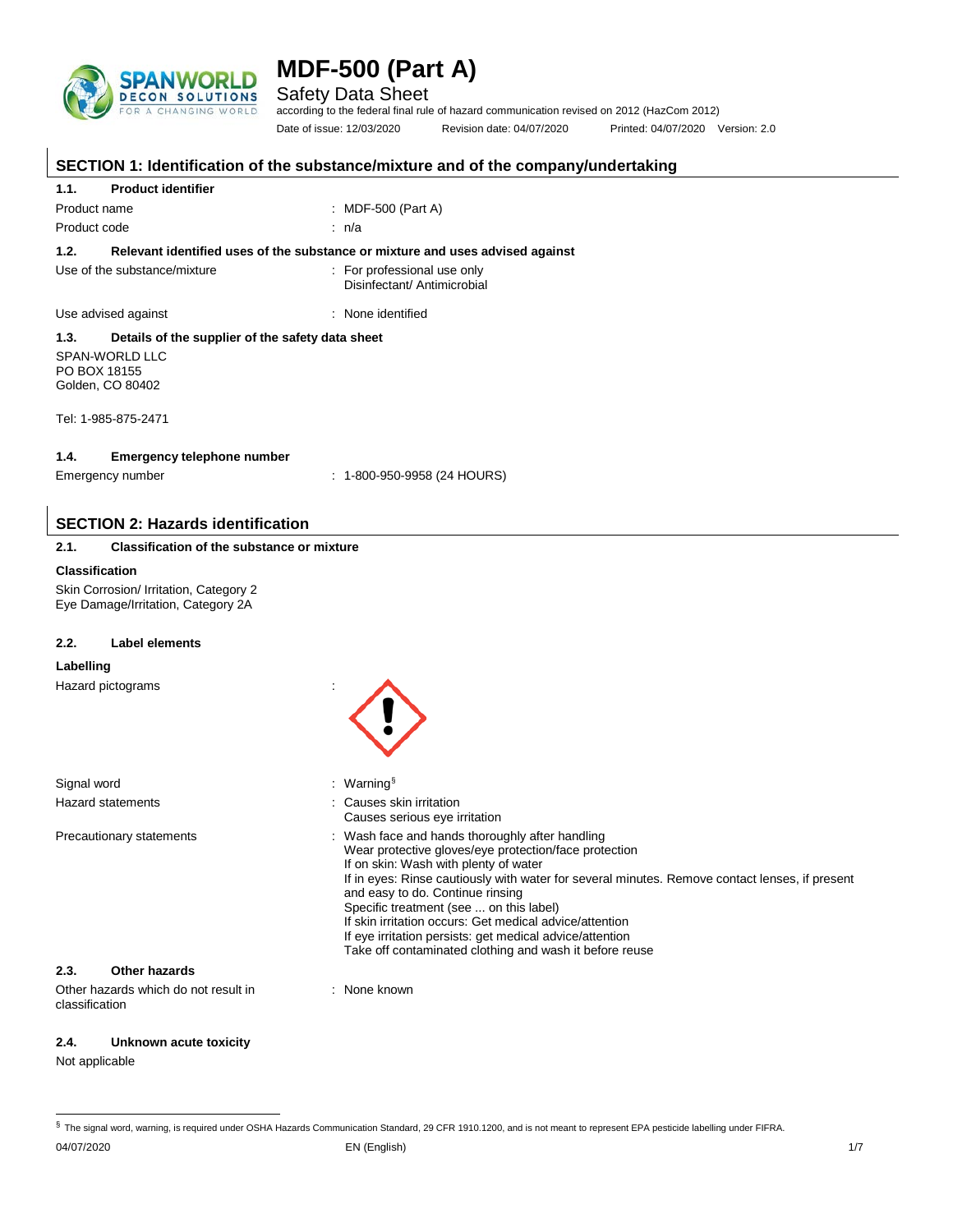Safety Data Sheet

according to the federal final rule of hazard communication revised on 2012 (HazCom 2012)

#### **SECTION 3: Composition/information on ingredients**

#### **3.1. Substances**

#### Not applicable

#### **3.2. Mixture**

| <b>Name</b>                                              | <b>Product identifier</b> | $%$ w/w              |
|----------------------------------------------------------|---------------------------|----------------------|
| N-alkyl (c12-18)-n,n,-dimethyl-n-benzylammonium Chloride | (CAS No) 68391-01-5       | $\sim$ $\sim$<br>v.z |

The specific chemical\ component identities and/or the exact component percentages of this material may be withheld as trade secrets.<br>This information is made available to health professionals, employees, and designated re provided in this document, per the requirements of the Federal Occupational Safety and Health Administration Standard (29 CFR 1910.1200), U.S. State equivalents.

### **SECTION 4: First aid measures**

| Description of first aid measures<br>4.1. |                                                                                                                                                                                   |
|-------------------------------------------|-----------------------------------------------------------------------------------------------------------------------------------------------------------------------------------|
| First-aid measures after inhalation       | : Remove person to fresh air and keep comfortable for breathing.                                                                                                                  |
| First-aid measures after skin contact     | : Rinse skin with plenty of water for 15-20 minutes. If skin irritation occurs: Get medical<br>advice/attention.                                                                  |
| First-aid measures after eye contact      | : Rinse cautiously with water for 15-20 minutes. Remove contact lenses, if present and easy to<br>do. Continue rinsing opening eyelids. Get medical advice/attention.             |
| First-aid measures after ingestion        | : If swallowed, rinse mouth with water (only if the person is conscious). Do not induce vomiting.<br>Obtain emergency medical attention. Call a POISON CENTER or doctor/physician |

#### **4.2. Most important symptoms and effects, both acute and delayed**

Causes serious skin and eye irritation. Symptoms include irritation, redness and dryness of skin and stinging, watering, redness, and swelling of eyes. Ingestion may cause gastrointestinal disturbances.

#### **4.3. Indication of any immediate medical attention and special treatment needed**

Probable mucosal damage may contraindicate the use of gastric lavage. Have the product container or label with you when calling a poison control center or doctor, or going for treatment. You may also call 1-800-222-1222 for emergency medical treatment information. Treat symptomatically.

| <b>SECTION 5: Firefighting measures</b>                                                              |                                                                                                                                                                      |  |
|------------------------------------------------------------------------------------------------------|----------------------------------------------------------------------------------------------------------------------------------------------------------------------|--|
| <b>Extinguishing media</b><br>5.1.                                                                   |                                                                                                                                                                      |  |
| Suitable extinguishing media                                                                         | : Use fire-extinguishing media appropriate for surrounding materials. Foam. Dry powder. Carbon<br>dioxide. Water spray. Sand.                                        |  |
| Unsuitable extinguishing media                                                                       | : Do not use a solid water stream as it may scatter and spread fire.                                                                                                 |  |
| Special hazards arising from the substance or mixture<br>5.2.<br>No additional information available |                                                                                                                                                                      |  |
| 5.3.<br><b>Advice for firefighters</b>                                                               |                                                                                                                                                                      |  |
| Firefighting instructions                                                                            | : Use water spray or fog for cooling exposed containers. Exercise caution when fighting any<br>chemical fire. Prevent fire-fighting water from entering environment. |  |
| Protective equipment for firefighters                                                                | : Do not enter fire area without proper protective equipment, including respiratory protection.                                                                      |  |
| Other information                                                                                    | : Most vapors are heavier than air. They will spread along ground and collect in low or confined<br>areas (sewers, basements, tanks).                                |  |
| <b>SECTION 6: Accidental release measures</b>                                                        |                                                                                                                                                                      |  |

| 6.1. | Personal precautions, protective equipment and emergency procedures |                                                                                                                                                                                                                                                  |
|------|---------------------------------------------------------------------|--------------------------------------------------------------------------------------------------------------------------------------------------------------------------------------------------------------------------------------------------|
|      | General measures                                                    | : Stop leak if safe to do so. Special danger of slipping by leaking/spilling product. Avoid contact<br>with eyes and skin. Avoid berating vapours, spray and mist. Evacuate unnecessary personnel.<br>Equip cleanup crew with proper protection. |
|      |                                                                     | The low volatility of this product does not require ventilation. However depending on the<br>condition, adequate ventilation might be required.                                                                                                  |

#### **6.2. Environmental precautions**

Prevent entry to sewers and public waters.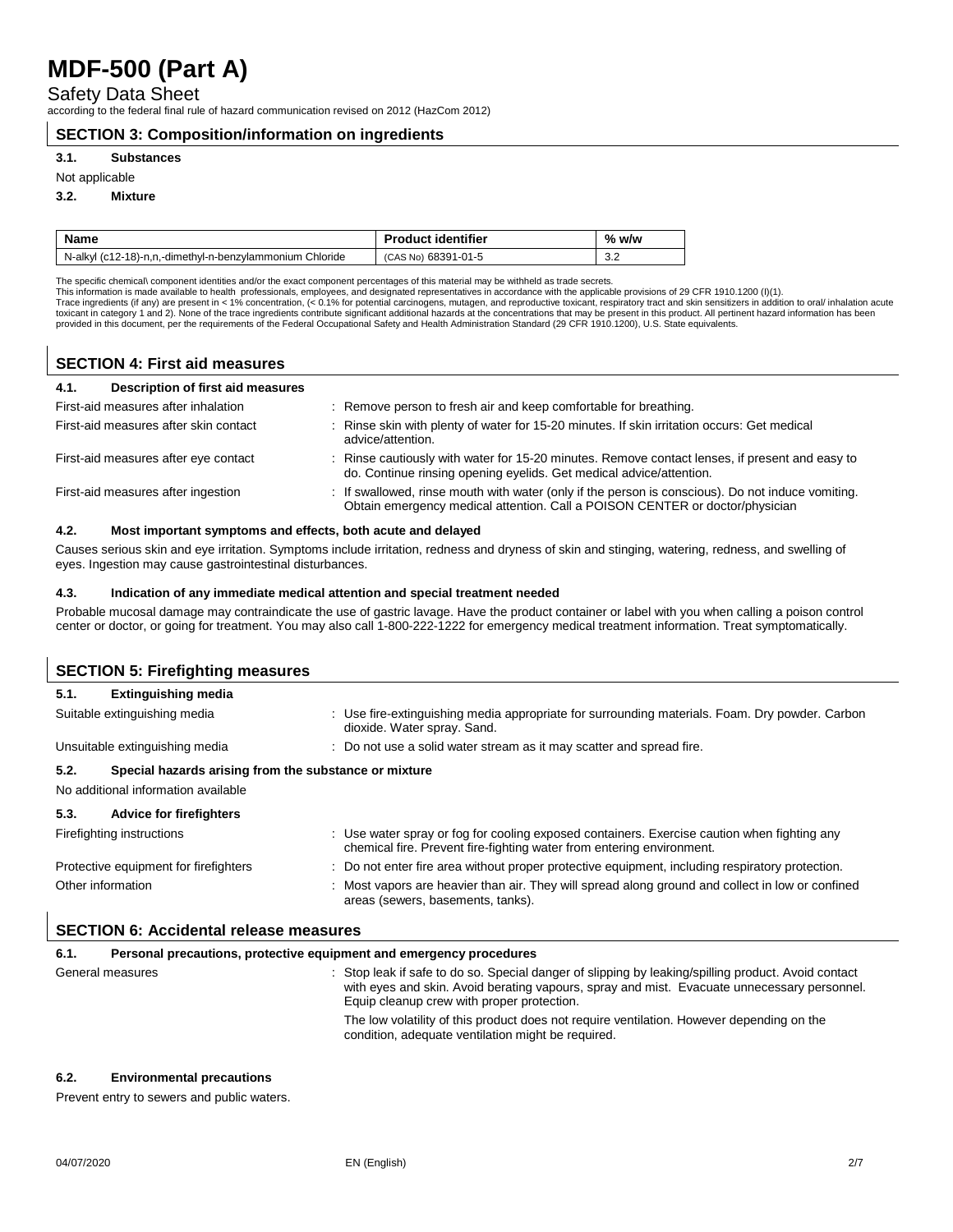Safety Data Sheet

according to the federal final rule of hazard communication revised on 2012 (HazCom 2012)

| 6.3. | Methods and material for containment and cleaning up         |  |                                                                                                                                                                                                                                                                                                                                 |
|------|--------------------------------------------------------------|--|---------------------------------------------------------------------------------------------------------------------------------------------------------------------------------------------------------------------------------------------------------------------------------------------------------------------------------|
|      | Methods for cleaning up                                      |  | : Soak up spills with inert solids, such as clay or diatomaceous earth as soon as possible. Collect<br>all waste in suitable and labelled containers and dispose according to local legislation. Store<br>away from other materials. Ensure all national/local regulations are observed. Dilute with large<br>volumes of water. |
| 6.4. | Reference to other sections                                  |  |                                                                                                                                                                                                                                                                                                                                 |
|      | No additional information available                          |  |                                                                                                                                                                                                                                                                                                                                 |
|      | <b>SECTION 7: Handling and storage</b>                       |  |                                                                                                                                                                                                                                                                                                                                 |
| 7.1. | Precautions for safe handling                                |  |                                                                                                                                                                                                                                                                                                                                 |
|      | Precautions for safe handling                                |  | : Read label before use. Obtain special instructions before use. Ensure good ventilation of the<br>work station. Avoid contact with skin and eyes. Avoid berating vapours, spray and mist. Wear<br>personal protective equipment.                                                                                               |
|      | Hygiene measures                                             |  | Do not eat, drink or smoke when using this product. Wash thoroughly with soap and water after<br>handling and before eating, drinking, chewing gum, or using tobacco.                                                                                                                                                           |
| 7.2. | Conditions for safe storage, including any incompatibilities |  |                                                                                                                                                                                                                                                                                                                                 |
|      | Storage conditions                                           |  | : Keep out of reach of children. Keep only in the original container in a cool well-ventilated place.<br>Keep container closed when not in use. Keep away from incompatible materials. Keep away<br>from sources of heat. Store in a dry place no lower in temperature than 50 °F or higher than<br>120 $^{\circ}$ F.           |
|      | Incompatible materials                                       |  | : None                                                                                                                                                                                                                                                                                                                          |
|      | Maximum storage period                                       |  | : 3 year If stored indoors with no direct sunlight or wide temperature swings, the storage period<br>may be extended to 5 years.                                                                                                                                                                                                |
|      |                                                              |  |                                                                                                                                                                                                                                                                                                                                 |

# **7.3. Specific end use(s)**

No additional information available

### **SECTION 8: Exposure controls/personal protection**

#### **8.1. Control parameters**

No additional information available

#### **8.2. Exposure controls**

- Appropriate engineering controls : Ensure good ventilation of the work station. Emergency eye wash fountains should be available in the immediate vicinity of any potential exposure.
- Personal protective equipment : Handle in accordance with good industrial hygiene and safety practices. Avoid all unnecessary exposure. For certain operations, additional Personal Protection Equipment (PPE) may be required.

Protective goggles. Gloves.



- Hand protection **interval of the Chandle with gloves.** Use proper glove removal technique (without touching glove's outer surface) to avoid skin contact with this product.
- Eye protection states of the state of the spaying of splashing or spraying is anticipated. Use equipment for eye protection tested and approved under appropriate government standards such as NIOSH.
- Skin and body protection : In case of repeated or prolonged exposure : Personal protective clothing should be selected based on the task being performed and the risks involved and should be approved by a specialist before handling.
- Respiratory protection : In case of insufficient ventilation, or when using Ulv Sprayer (fogger) wear suitable NIOSH certified respiratory equipment.
- Other information **Other information** : Do not eat, drink or smoke during use.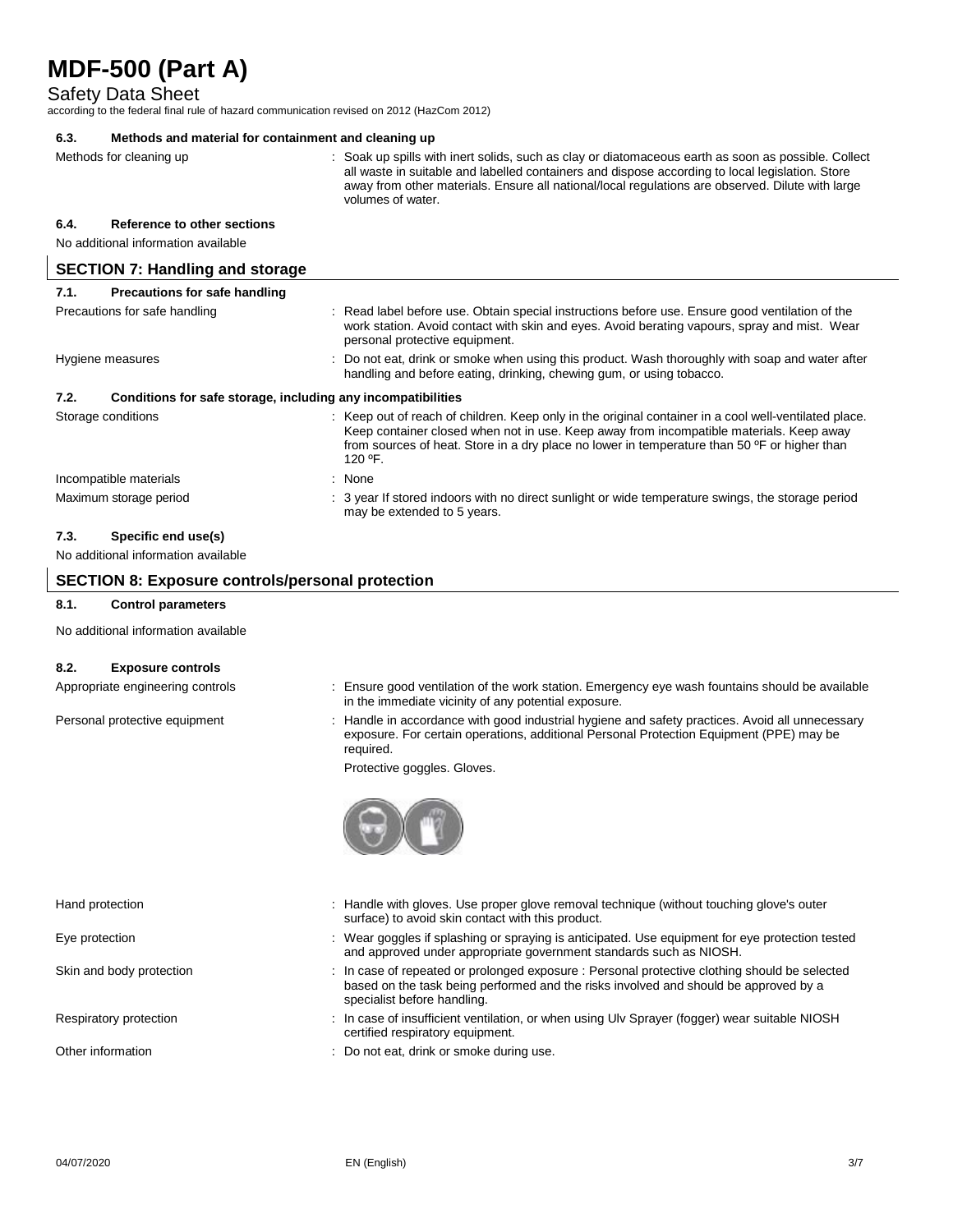Safety Data Sheet

according to the federal final rule of hazard communication revised on 2012 (HazCom 2012)

#### **SECTION 9: Physical and chemical properties**

# **9.1. Information on basic physical and chemical properties**

| Physical state                              | Liquid                            |
|---------------------------------------------|-----------------------------------|
| Color                                       | Colorless to yellowish            |
| Odor                                        | Slight sweet odor                 |
| Odor threshold                              | No data available                 |
| рH                                          | $10 - 11$                         |
| Relative evaporation rate (butyl acetate=1) | No data available                 |
| Melting point                               | No data available                 |
| Freezing point                              | No data available                 |
| Boiling point                               | ca 214 °F (101 °C)                |
| Flash point                                 | None (Non-combustible)            |
| Auto-ignition temperature                   | Not applicable                    |
| Decomposition temperature                   | No data available                 |
| Flammability (solid, gas)                   | Not applicable                    |
| Vapor pressure                              | No data available                 |
| Relative vapor density at 20 °C             | No data available                 |
| Relative density                            | 1.11 (water=1) at 20 $^{\circ}$ C |
| Solubility                                  | Soluble in water                  |
| Log Pow                                     | No data available                 |
| Log Kow                                     | No data available                 |
| Viscosity, kinematic                        | No data available                 |
| Viscosity                                   | Not applicable (water-like)       |
| <b>Explosive properties</b>                 | None                              |
| Oxidising properties                        | None                              |
| <b>Explosive limits</b>                     | Not applicable                    |
|                                             |                                   |

#### **9.2. Other information**

No additional information available

#### **SECTION 10: Stability and reactivity**

#### **10.1. Reactivity**

No additional information available

#### **10.2. Chemical stability**

The product is stable at normal handling and storage condition

#### **10.3. Possibility of hazardous reactions**

Hazardous polymerization will not occur.

#### **10.4. Conditions to avoid**

Direct sunlight. High temperatures. Freezing

#### **10.5. Incompatible materials**

None

**10.6. Hazardous decomposition products**

None known.

### **SECTION 11: Toxicological information**

### **11.1. Information on toxicological effects**

Acute toxicity **in the case of the Case of the Case of the Case of the Case of the Case of the Case of the Case of the Case of the Case of the Case of the Case of the Case of the Case of the Case of the Case of the Case of** 

(Based on available data, the classification criteria are not met)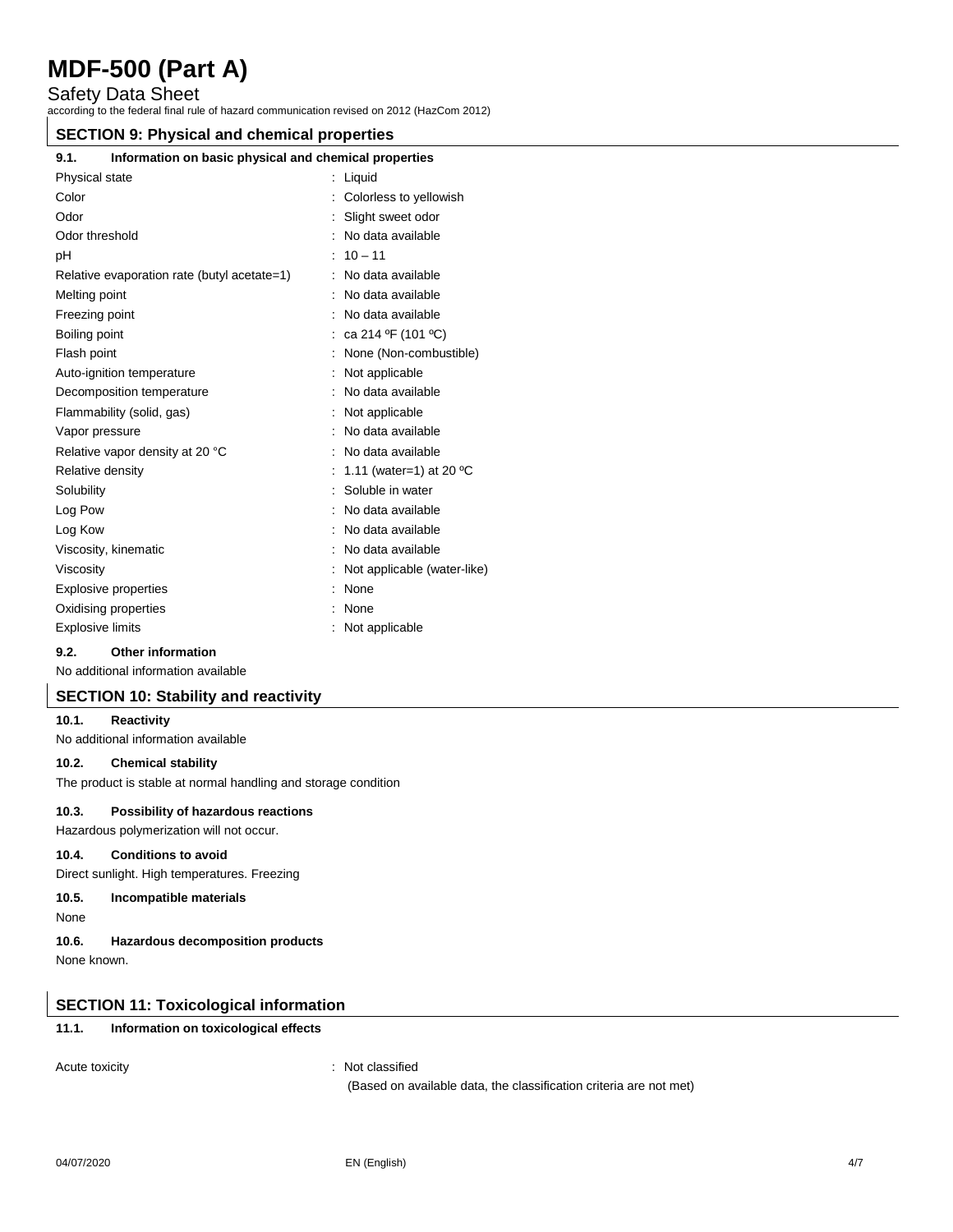## Safety Data Sheet

according to the federal final rule of hazard communication revised on 2012 (HazCom 2012)

| Serious eye damage/irritation<br>: Causes serious eye irritation.<br>Respiratory or skin sensitization<br>: Not classified<br>Germ cell mutagenicity<br>: Not classified<br>(Based on available data, the classification criteria are not met)<br>Carcinogenicity<br>: Not classified<br>(No carcinogen substances in IARC, NTP or OSHA cited.)<br>: Not classified<br>Reproductive toxicity<br>(Based on available data, the classification criteria are not met)<br>Specific target organ toxicity (single exposure)<br>: Not classified<br>(Based on available data, the classification criteria are not met)<br>Specific target organ toxicity (repeated<br>: Not classified<br>exposure)<br>(Based on available data, the classification criteria are not met)<br>Not classified<br>Aspiration hazard<br>÷<br>(Based on available data, the classification criteria are not met)<br><b>SECTION 12: Ecological information</b><br>12.1.<br><b>Toxicity</b><br>: The product is not considered harmful to aquatic organisms or to cause long-term adverse<br>Ecology - general<br>effects in the environment.<br>12.2.<br>Persistence and degradability<br>No additional information available<br>12.3.<br><b>Bioaccumulative potential</b><br>No additional information available<br><b>Mobility in soil</b><br>12.4.<br>No additional information available | Skin corrosion/irritation | : Causes skin irritation. |
|------------------------------------------------------------------------------------------------------------------------------------------------------------------------------------------------------------------------------------------------------------------------------------------------------------------------------------------------------------------------------------------------------------------------------------------------------------------------------------------------------------------------------------------------------------------------------------------------------------------------------------------------------------------------------------------------------------------------------------------------------------------------------------------------------------------------------------------------------------------------------------------------------------------------------------------------------------------------------------------------------------------------------------------------------------------------------------------------------------------------------------------------------------------------------------------------------------------------------------------------------------------------------------------------------------------------------------------------------------------|---------------------------|---------------------------|
|                                                                                                                                                                                                                                                                                                                                                                                                                                                                                                                                                                                                                                                                                                                                                                                                                                                                                                                                                                                                                                                                                                                                                                                                                                                                                                                                                                  |                           |                           |
|                                                                                                                                                                                                                                                                                                                                                                                                                                                                                                                                                                                                                                                                                                                                                                                                                                                                                                                                                                                                                                                                                                                                                                                                                                                                                                                                                                  |                           |                           |
|                                                                                                                                                                                                                                                                                                                                                                                                                                                                                                                                                                                                                                                                                                                                                                                                                                                                                                                                                                                                                                                                                                                                                                                                                                                                                                                                                                  |                           |                           |
|                                                                                                                                                                                                                                                                                                                                                                                                                                                                                                                                                                                                                                                                                                                                                                                                                                                                                                                                                                                                                                                                                                                                                                                                                                                                                                                                                                  |                           |                           |
|                                                                                                                                                                                                                                                                                                                                                                                                                                                                                                                                                                                                                                                                                                                                                                                                                                                                                                                                                                                                                                                                                                                                                                                                                                                                                                                                                                  |                           |                           |
|                                                                                                                                                                                                                                                                                                                                                                                                                                                                                                                                                                                                                                                                                                                                                                                                                                                                                                                                                                                                                                                                                                                                                                                                                                                                                                                                                                  |                           |                           |
|                                                                                                                                                                                                                                                                                                                                                                                                                                                                                                                                                                                                                                                                                                                                                                                                                                                                                                                                                                                                                                                                                                                                                                                                                                                                                                                                                                  |                           |                           |
|                                                                                                                                                                                                                                                                                                                                                                                                                                                                                                                                                                                                                                                                                                                                                                                                                                                                                                                                                                                                                                                                                                                                                                                                                                                                                                                                                                  |                           |                           |
|                                                                                                                                                                                                                                                                                                                                                                                                                                                                                                                                                                                                                                                                                                                                                                                                                                                                                                                                                                                                                                                                                                                                                                                                                                                                                                                                                                  |                           |                           |
|                                                                                                                                                                                                                                                                                                                                                                                                                                                                                                                                                                                                                                                                                                                                                                                                                                                                                                                                                                                                                                                                                                                                                                                                                                                                                                                                                                  |                           |                           |
|                                                                                                                                                                                                                                                                                                                                                                                                                                                                                                                                                                                                                                                                                                                                                                                                                                                                                                                                                                                                                                                                                                                                                                                                                                                                                                                                                                  |                           |                           |
|                                                                                                                                                                                                                                                                                                                                                                                                                                                                                                                                                                                                                                                                                                                                                                                                                                                                                                                                                                                                                                                                                                                                                                                                                                                                                                                                                                  |                           |                           |
|                                                                                                                                                                                                                                                                                                                                                                                                                                                                                                                                                                                                                                                                                                                                                                                                                                                                                                                                                                                                                                                                                                                                                                                                                                                                                                                                                                  |                           |                           |
|                                                                                                                                                                                                                                                                                                                                                                                                                                                                                                                                                                                                                                                                                                                                                                                                                                                                                                                                                                                                                                                                                                                                                                                                                                                                                                                                                                  |                           |                           |
|                                                                                                                                                                                                                                                                                                                                                                                                                                                                                                                                                                                                                                                                                                                                                                                                                                                                                                                                                                                                                                                                                                                                                                                                                                                                                                                                                                  |                           |                           |
|                                                                                                                                                                                                                                                                                                                                                                                                                                                                                                                                                                                                                                                                                                                                                                                                                                                                                                                                                                                                                                                                                                                                                                                                                                                                                                                                                                  |                           |                           |
|                                                                                                                                                                                                                                                                                                                                                                                                                                                                                                                                                                                                                                                                                                                                                                                                                                                                                                                                                                                                                                                                                                                                                                                                                                                                                                                                                                  |                           |                           |
|                                                                                                                                                                                                                                                                                                                                                                                                                                                                                                                                                                                                                                                                                                                                                                                                                                                                                                                                                                                                                                                                                                                                                                                                                                                                                                                                                                  |                           |                           |
|                                                                                                                                                                                                                                                                                                                                                                                                                                                                                                                                                                                                                                                                                                                                                                                                                                                                                                                                                                                                                                                                                                                                                                                                                                                                                                                                                                  |                           |                           |
| 12.5.<br>Other adverse effects<br>: No additional information available<br>Effect on ozone layer                                                                                                                                                                                                                                                                                                                                                                                                                                                                                                                                                                                                                                                                                                                                                                                                                                                                                                                                                                                                                                                                                                                                                                                                                                                                 |                           |                           |

Effect on the global warming **interest on the global warming** : No additional information available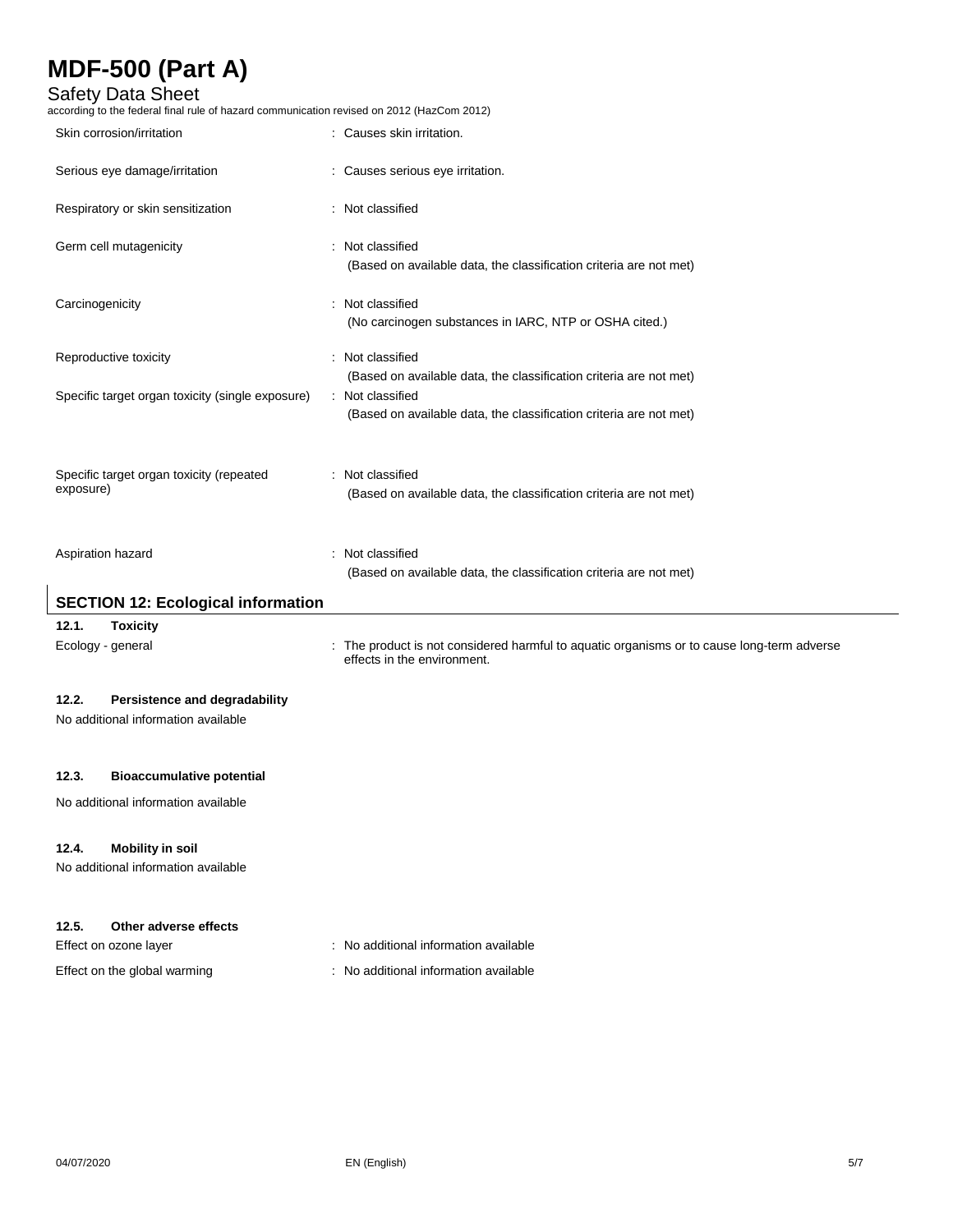Safety Data Sheet

according to the federal final rule of hazard communication revised on 2012 (HazCom 2012)

### **SECTION 13: Disposal considerations 13.1. Waste treatment methods** Waste disposal recommendations : Dispose in a safe manner in accordance with local/national regulations. Dispose of contents/container to comply with applicable local, national and international regulations. Pesticide wastes are acutely hazardous. Improper disposal of excess pesticide, spray mixture or rinsate is a violation of federal law. If these wastes cannot be disposed of by use according to label instructions, contact your state pesticide or environmental control agency, or the hazardous waste representative at the nearest EPA regional office for guidance. Waste disposal recommendations- Containers : Nonrefillable container. Do not reuse or refill this container. Triple rinse or pressure rinse (or equivalent) promptly after emptying. Wrap container and put in trash.

## **SECTION 14: Transport information**

| In accordance with DOT              |                                           |  |
|-------------------------------------|-------------------------------------------|--|
| Not regulated for transport         |                                           |  |
| <b>Additional information</b>       |                                           |  |
| Other information                   | : No supplementary information available. |  |
| <b>Transport by sea</b>             |                                           |  |
| No additional information available |                                           |  |
| Air transport                       |                                           |  |
| No additional information available |                                           |  |

## **SECTION 15: Regulatory information**

**15.1. US Federal regulations**

**EPA- FIFRA Accepted Label**

KEEP OUT OF REACH OF CHILDREN

DANGER

Corrosive. Causes irreversible eye damage.

All components of this product are listed, or excluded from listing, on the United States Environmental Protection Agency Toxic Substances Control Act (TSCA) inventory

This product or mixture does not contain a toxic chemical or chemicals in excess of the applicable concentration as specified in 40 CFR §372.38(a) subject to the reporting requirements of section 313 of Title III of the Superfund Amendments and Reauthorization Act of 1986 and 40 CFR Part 372.

#### **15.2. International regulations**

No additional information available

#### **15.3. US State regulations**

California Proposition 65 - NOTE: This product has NOT evaluated against the latest requirements of the California Proposition 65 to meet the safe harbor warning requirements introduced by The office of Environmental Health Hazards Assessment (OEHHA), during its OSHA hazards classification evaluation.